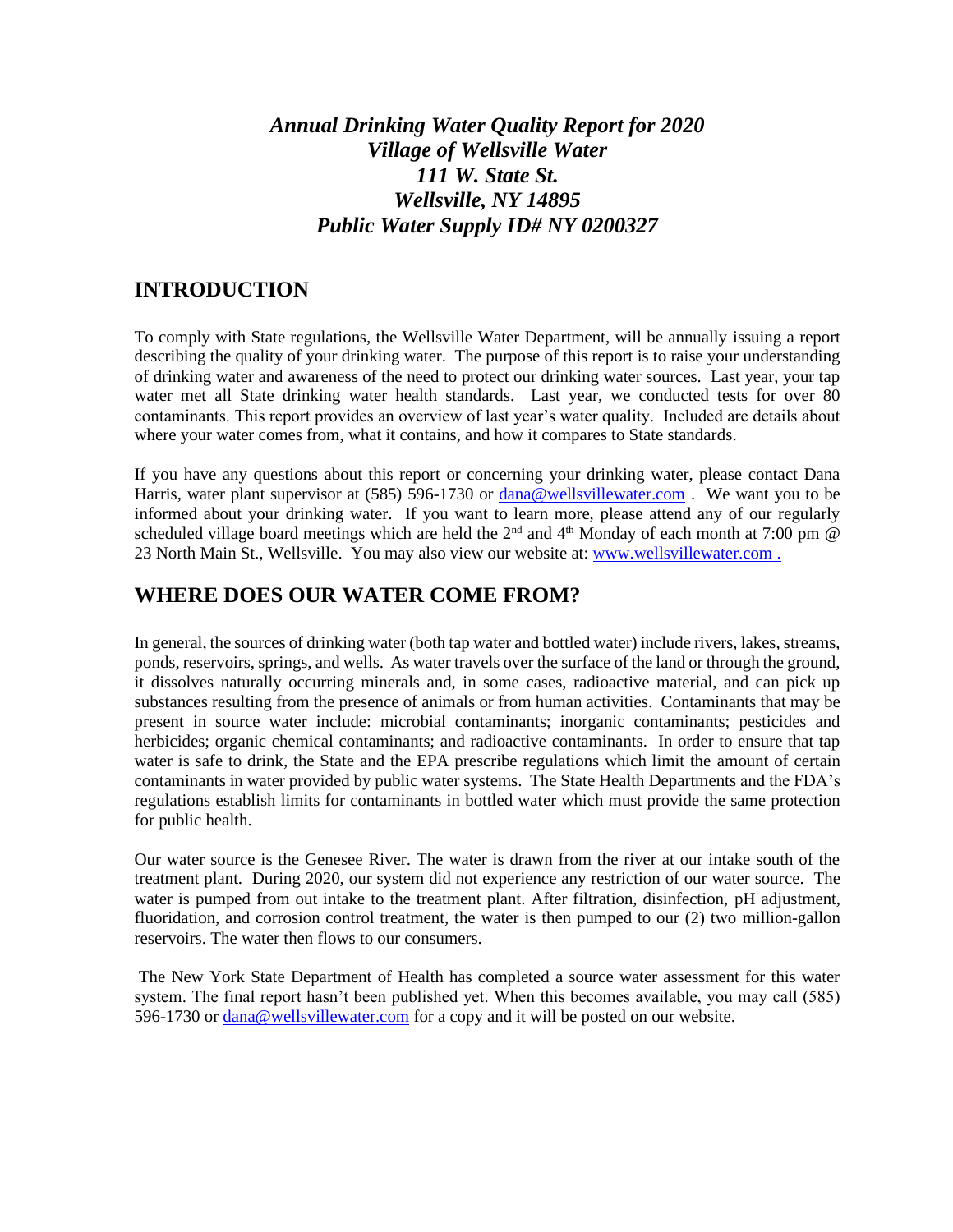# **FACTS AND FIGURES**

Our water system serves 5700 people through 2300 service connections. The total water produced in 2020 was 205 million gallons. The daily average water pumped into the system was 548,254 gallons. Our highest single day was 1,308,093 gallons. The amount of water delivered to customers was 136 million gallons. This leaves an unaccounted-for total of 69 million gallons (33% of the total amount produced). This water was used to flush mains, fight fires and leakage.

In 2020, water customers were charged \$0.57 per unit of water (1-unit equals 748 gallons) for 1 to 3 units. \$3.83 for 4 to 50 units. \$2.64 for 51 to 100 units. \$2.37 for 101 to 150 units. \$1.38 for over 150 units. Plus, a monthly service charge of \$18.00. For a more detailed explanation of our billing rates: http://wellsvillewater.com/water-rates/

# **ARE THERE CONTAMINANTS IN OUR DRINKING WATER?**

As the State regulations require, we routinely test your drinking water for numerous contaminants. These contaminants include: total coliform, turbidity, inorganic compounds, nitrate, nitrite, lead and copper, volatile organic compounds, total trihalomethanes, halo acetic acids, radiological and synthetic organic compounds.

The table presented below depicts which compounds were detected in your drinking water. The State allows us to test for some contaminants less than once per year because the concentrations of these contaminants do not change frequently. Some of our data, though representative, are more than one year old. For more detailed testing results, please visit our website for the latest sampling results at: http://wellsvillewater.com/lab-results/

It should be noted that all drinking water, including bottled drinking water, may be reasonably expected to contain at least small amounts of some contaminants. The presence of contaminants does not necessarily indicate that water poses a health risk. More information about contaminants and potential health effects can be obtained by calling the EPA's Safe Drinking Water Hotline (800-426- 4791) or the Allegany County Health Department at (585) 268-9250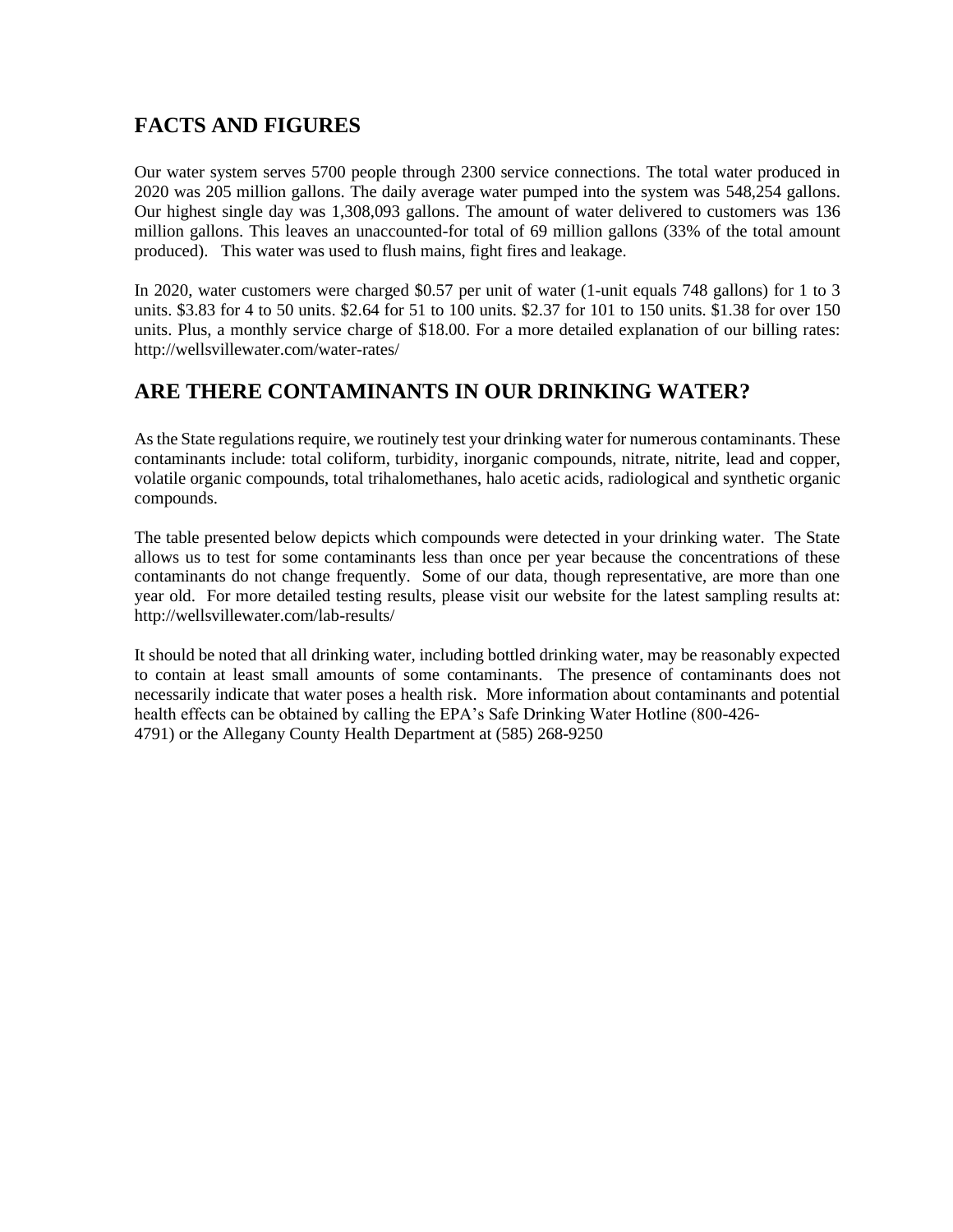| <b>Table of Detected Contaminants</b> |                     |                   |                                               |                        |                          |                  |                                            |                                                                      |
|---------------------------------------|---------------------|-------------------|-----------------------------------------------|------------------------|--------------------------|------------------|--------------------------------------------|----------------------------------------------------------------------|
| Contaminant                           | Violation<br>Yes/No | Date of Sample    | <b>Level Detected</b><br>(Avg/Max)<br>(Range) |                        | Unit<br>Measure-<br>ment | <b>MCLG</b>      | <b>Regulatory Limit</b><br>(MCL, TT or AL) | Likely Source of Contamination                                       |
| <b>Microbiological Contaminants</b>   |                     |                   |                                               |                        |                          |                  |                                            |                                                                      |
| Turbidity <sup>1</sup>                | No                  | Daily             | High<br>0.21                                  | Range<br>$0.04 - 0.21$ | <b>NTU</b>               | n/a              | <b>TT</b><br>0.3                           | Soil runoff                                                          |
| <b>Radiological Contaminants</b>      |                     |                   |                                               |                        |                          |                  |                                            |                                                                      |
| Uranium                               | No                  | 06/15/2016        | 0.056                                         |                        | $\frac{u g}{l}$          | $\boldsymbol{0}$ | 30                                         | Erosion of natural deposits                                          |
| Gross Alpha                           | N <sub>0</sub>      | 06/15/2016        | $-0.128$                                      |                        | pCi/L                    | $\boldsymbol{0}$ | 15                                         | Erosion of natural deposits                                          |
| Gross Beta                            | No                  | 06/15/2016        | 0.5777                                        |                        | pCi/L                    | $\boldsymbol{0}$ | $MCL = 4$ mrem/yr                          | Decay of natural deposits and man-made<br>emissions.                 |
| Radium 228                            | No                  | 06/15/2016        | 1.59                                          |                        | pCi/L                    | $\boldsymbol{0}$ | $MCL = 5$                                  | Erosion of natural deposits                                          |
| <b>Inorganic Contaminants</b>         |                     |                   |                                               |                        |                          |                  |                                            |                                                                      |
| Barium                                | No                  | 01/15/2020        | 0.036                                         |                        | mg/1                     | $\overline{c}$   | $MCL = 2$                                  | Discharge of drilling wastes, metal refineries,<br>natural deposits. |
| Chloride                              | No                  | Daily             | High<br>18.8                                  | Range<br>$0.5 - 18.8$  | mg/1                     | n/a              | $MCL = 250$                                | Naturally occurring or road salt<br>contamination.                   |
| Copper <sup>2</sup>                   | No                  | 07/10/2019        | Average<br>0.139                              | Range<br>0.035-0.280   | mg/1                     | 1.3              | $AL = 1.3$                                 | Corrosion of galvanized pipes, natural<br>deposits.                  |
| Fluoride                              | N <sub>0</sub>      | Daily             | Average<br>0.75                               | Range<br>$0.42 - 119$  | mg/1                     | n/a              | $MCL = 2.2$                                | Natural deposits, water additive that promotes<br>strong teeth.      |
| Lead $3$                              | No                  | 07/10/2019        | Average<br>0.0014                             | Range<br>nd-0.0021     | mg/1                     | $\boldsymbol{0}$ | $AL = 0.015$                               | Corrosion of household plumbing systems,<br>natural deposits         |
| Nitrate                               | No                  | 01/15/2020        | 1.3                                           |                        | mg/l                     | 10               | $MCL = 10$                                 | Runoff from fertilizer use.                                          |
| Sodium                                | No                  | 01/15/2020        | 6.8                                           |                        | mg/1                     | n/a              | n/a                                        | Naturally occurring.                                                 |
| <b>Disinfection Byproducts</b>        |                     |                   |                                               |                        |                          |                  |                                            |                                                                      |
| HAA5 $4$                              | No                  | 2020<br>Quarterly | Average<br>38.3                               | Range<br>$21.0 - 77.0$ | $\frac{u g}{l}$          | n/a              | 60                                         | Byproduct of drinking water chlorination.                            |
| TTHM $^5\,$                           | No                  | 2020<br>Quarterly | Average<br>49.5                               | Range<br>$24.0 - 71.0$ | ug/l                     | n/a              | 80                                         | Byproduct of drinking water chlorination.                            |
| <b>Total Organic Compounds</b>        |                     |                   |                                               |                        |                          |                  |                                            |                                                                      |
| Entry Point <sup>6</sup>              | No                  | 2020<br>Quarterly | Average<br>0.83                               | Range<br>$<1 - 1.9$    | mg/l                     | n/a              | $TT = 35\%$ removal                        | Disinfection byproduct precursor.                                    |
| Source <sup>6</sup>                   | No                  | 2020<br>Quarterly | Average<br>1.93                               | Range<br>$1.60 - 2.70$ | mg/1                     | n/a              | n/a                                        | Disinfection byproduct precursor.                                    |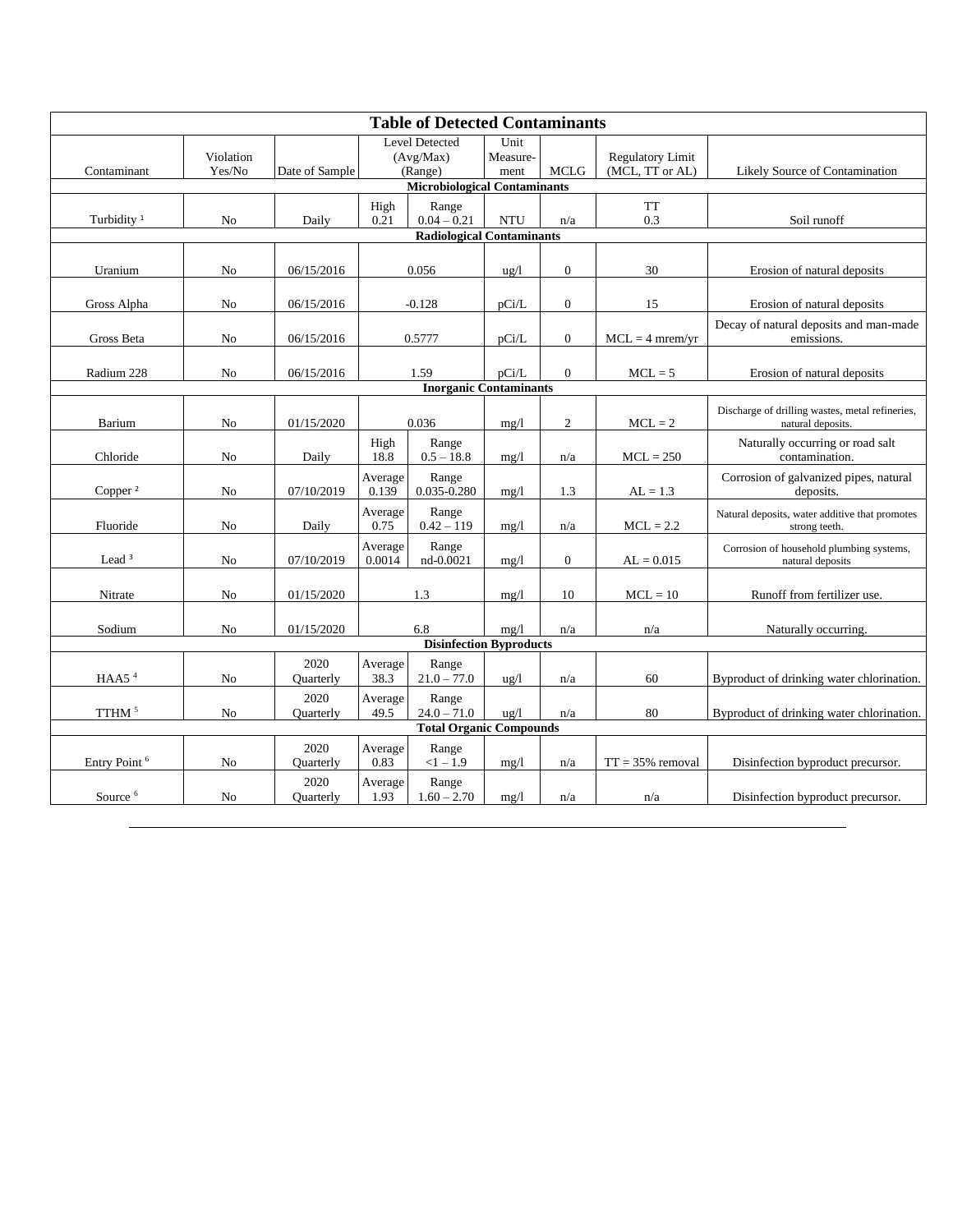1 – Turbidity is a measure of the cloudiness of the water. We test it because it is a good indicator of the effectiveness of our filtration system. Our highest single turbidity measurement 0.21 for the year occurred on 10/27/2020. State regulations require that turbidity must always be below 1 NTU. The regulations require that 95% of the turbidity samples collected have measurements below 0.3 NTU. 100% of our samples met this turbidity performance standard.

2 – The level presented represents the 90th percentile of the 20 sites sampled. The action level for copper was not exceeded at any of the sites tested.

 $3$  – The level presented represents the  $90<sup>th</sup>$  percentile of the 20 sites sampled. The action level for lead was not exceeded at any of the sites tested.

4 – HAA5's (mono-, di, & trichloroacetic acid, and mono-, & dibromoacetic acid) The level presented represents the annual average from both testing sites.

5 – TTHM's (chloroform, bromodichloromethane, dibromochloromethane and bromoform) The level presented represents the annual average from both testing sites.

6 – The level presented represents the annual average.

#### **Definitions:**

*Maximum Contaminant Level (MCL)*: The highest level of a contaminant that is allowed in drinking water. MCLs are set as close to the MCLGs as feasible.

*Maximum Contaminant Level Goal (MCLG)*: The level of a contaminant in drinking water below which there is no known or expected risk to health. MCLGs allow for a margin of safety.

*Action Level (AL)*: The concentration of a contaminant which, if exceeded, triggers treatment or other requirements which a water system must follow.

*Treatment Technique (TT)*: A required process intended to reduce the level of a contaminant in drinking water.

*Non-Detects (ND)*: Laboratory analysis indicates that the constituent is not present.

*Nephelometric Turbidity Unit (NTU)*: A measure of the clarity of water. Turbidity in excess of 5 NTU is just noticeable to the average person.

*Milligrams per liter (mg/l)*: Corresponds to one part of liquid in one million parts of liquid (parts per million ppm).

*Micrograms per liter (ug/l)*: Corresponds to one part of liquid in one billion parts of liquid (parts per billion ppb).

*Picocuries per liter (pCi/L)*: A measure of the radioactivity in water.

*Millirems per year (mrem/yr)*: A measure of radiation absorbed by the body.

*Maximum Residual Disinfectant Level (MRDL)*: The highest level of a disinfectant allowed in drinking water. There is convincing evidence that addition of a disinfectant is necessary for control of microbial contaminants.

*Maximum Residual Disinfectant Level Goal (MRDLG)*: The level of a drinking water disinfectant below which there is no known or expected risk to health. MRDLGs do not reflect the benefits of the use of disinfectants to control microbial contamination.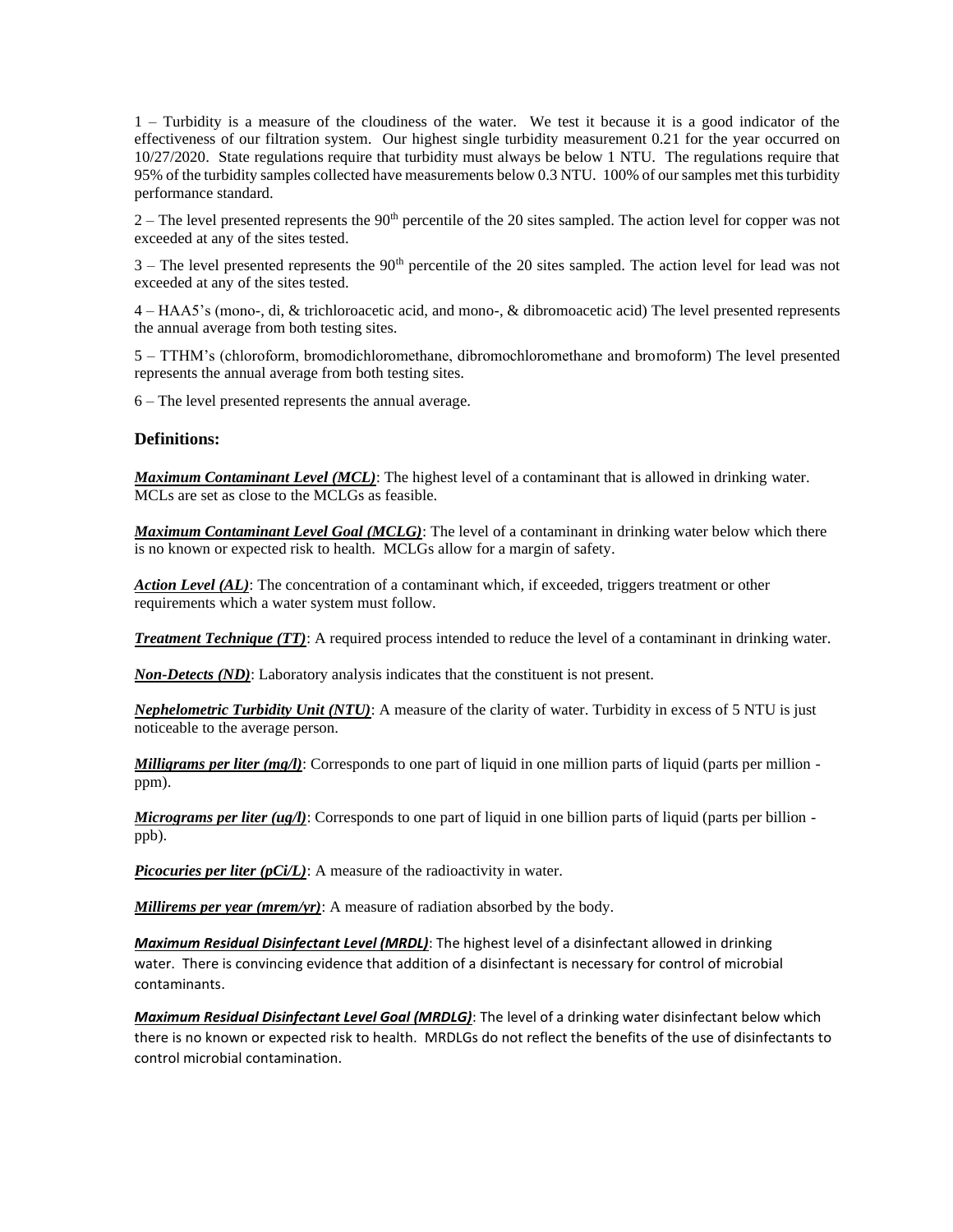#### **WHAT DOES THIS INFORMATION MEAN?**

As you can see from the table of detected contaminants, our system had no violations.

We have learned through our testing that some contaminants have been detected; however, these contaminants were detected below New York State requirements.

## **IS OUR WATER SYSTEM MEETING OTHER RULES THAT GOVERN OPERATIONS?**

During 2020, our system was in compliance with applicable State drinking water operating, monitoring and reporting requirements.

# **DO I NEED TO TAKE SPECIAL PRECAUTIONS?**

Although our drinking water met or exceeded state and federal regulations, some people may be more vulnerable to disease causing microorganisms or pathogens in drinking water than the general population. Immuno-compromised persons such as persons with cancer undergoing chemotherapy, persons who have undergone organ transplants, people with HIV/AIDS or other immune system disorders, some elderly, and infants can be particularly at risk from infections. These people should seek advice from their health care provider about their drinking water. EPA/CDC guidelines on appropriate means to lessen the risk of infection by Cryptosporidium, Giardia and other microbial pathogens are available from the Safe Drinking Water Hotline (800-426-4791).

## **INFORMATION ON FLUORIDE ADDITION**

Our system is one of the many drinking water systems in New York State that provides drinking water with a controlled, low level of fluoride for consumer dental health protection. According to the United States Centers for Disease Control, fluoride is very effective in preventing cavities when present in drinking water at a properly controlled level. To ensure that the fluoride supplement in your water provides optimal dental protection, we monitor fluoride levels daily to make sure fluoride is maintained at a target level of 0.7 mg/. During 2020 monitoring showed that fluoride levels in your water were within 0.1 mg/l of the target level for 75% of the time. None of the monitoring results showed fluoride at levels that approach the 2.2 mg/l MCL for fluoride.